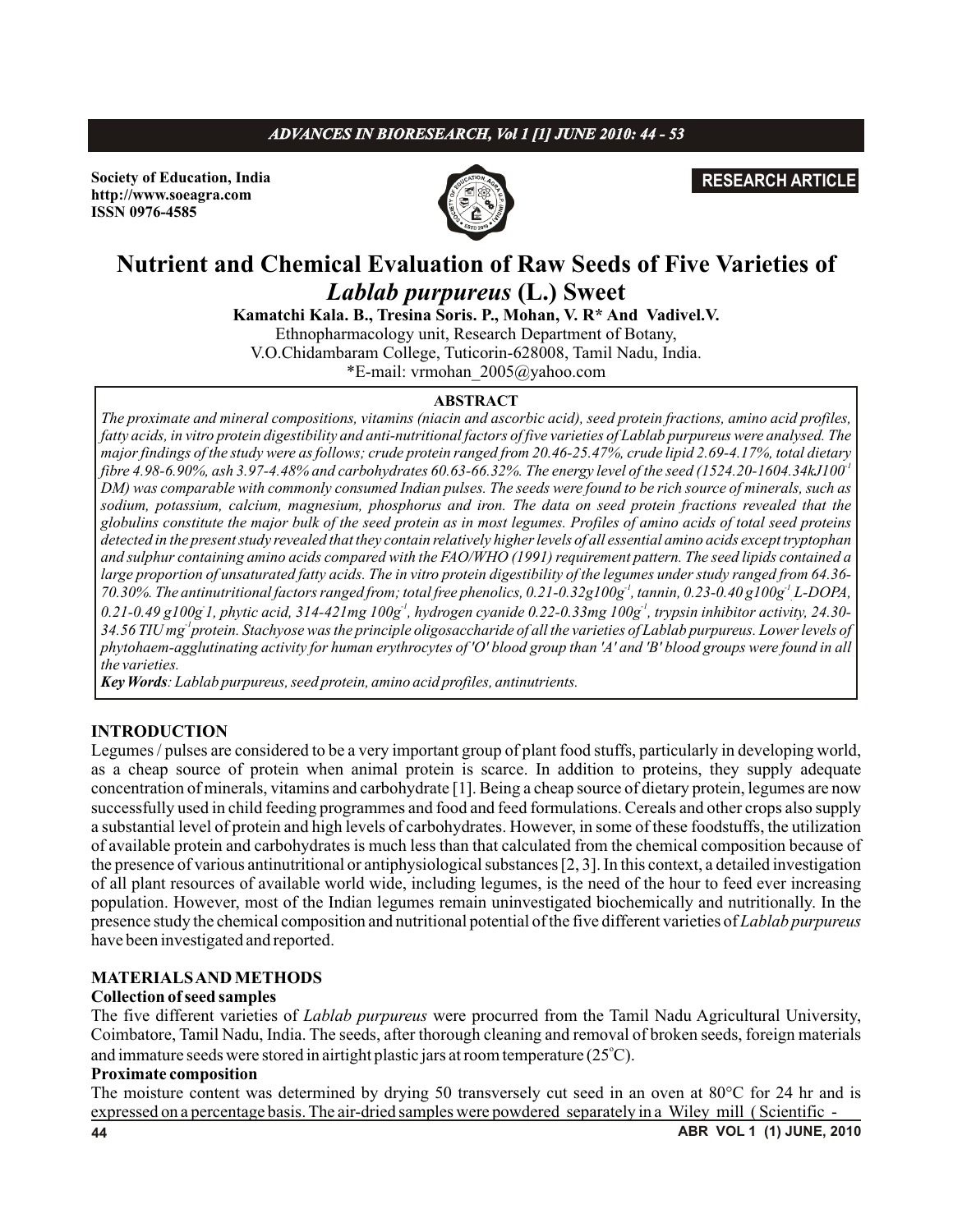#### **Kamatchi** *et al.* **Nutrient and Chemical Evaluation of** *Lablab purpureus* **(L.) Sweet**

Equipment, Delhi, India) to 60-mesh size and stored in screw capped bottles at room temperature for further analysis.

The nitrogen content was estimated by the micro-Kjeldahl method [4] and the crude protein content was calculated (N x 6.25). Crude lipid content was determined using Soxhlet apparatus [5].The ash content was determined by heating 2g of the dried sample in a silica dish at 600°C for 6hr [5] Total dietary fibre (TDF) was estimated by the nonenzymatic-gravimetric method [6]. To determine the TDF, duplicate 500 mg ground samples were taken in separate 250 ml beakers. To each beaker 25 ml water was added and gently stirred until the samples were thoroughly wetted, (i.e. no clumps were noticed). The beakers were covered with Al foil and allowed to stand 90 min without stirring in an incubator maintained at 37°C. After that, 100 ml 95% ethanol was added to each beaker and allowed to stand for 1 hr at room temperature  $(25\pm2°C)$ . The residue was collected under vacuum in a pre-weighed crucible containing filter aid. The residue was washed successively with 20 ml of 78% ethanol, 10 ml of 95% ethanol and 10 ml acetone. The crucible containing the residue was dried  $\geq 2$  hr at 105°C and then cooled  $\geq 2$  hr in a desiccator and weighed. One crucible containing residue was used for ash determination at 525°C for 5 hr. The ash-containing crucible was cooled for ≥ 2hr in a desiccator and weighed. The residue from the remaining duplicate crucible was used for crude protein determination by the micro-Kjeldahl method as already mentioned. The TDF was calculated as follows.

$$
Wr - [(P+A)/100]Wr
$$
  
TDF%= 100 x 1001 Wr

Where *Wr*is the mg residue, *P*is the % protein in the residue; *A*is the % ash in the residue, and *Ws*is the mg sample. The nitrogen free extract (NFE) was obtained by difference [7]. The energy value of the seed (kJ) was estimated by multiplying the percentages of crude protein, crude lipid and NFE by the factors 16.7, 37.7 and 16.7, respectively [8].

### **Minerals and vitamins analysis**

Five hundred milligrams of the ground legume seed was digested with a mixture of 10ml concentrated nitric acid, 4ml of 60% perchloric acid and 1ml of concentrated sulphuric acid. After cooling, the digest was diluted with 50ml of deionised distilled water, filtered with Whatman No. 42 filter paper and the filtrates were made up to 100ml in a glass volumetric flask with deionised distilled water. All the minerals except phosphorus were analysed from a triple acid-digested sample by an atomic absorption spectrophotometer ECIL (Electronic Corporation of India Ltd., India) [9]. The phosphorus content in the triple acid digested extract was determined colorimetrically [10].

Ascorbic acid and niacin contents were extracted and estimated as per the method given by Sadasivam and Manickam [11]. For the extraction of ascorbic acid, 3g air-dried powdered sample was ground with 25ml of 4% oxalic acid and filtered. Bromine water was added drop by drop to 10ml of the filtrate until it turned orange-yellow to remove the enolic hydrogen atoms. The excess of bromine was expelled by blowing in air. This filtrate was made up to 25ml with 4% oxalic acid and used for ascorbic acid estimation. Two millilitres of the extract was made up to 3ml with distilled H,O in a test tube. One millilitre of  $2\%$  2, 4-dinitrophenyl hydrazine reagent and a few drops of thiourea were added. The contents of the test tube were mixed thoroughly. After 3hr incubation at 37°C, 7ml of 80% H, SO, was added to dissolve the osazone crystals and the absorbance was measured at 540nm against a reagent blank. For the extraction of niacin, 5g air-dried powdered sample was steamed with 30ml concentrated  $H$ ,  $SO<sub>4</sub>$  for 30min. After cooling, this suspension was made up to 50ml with distilled  $H_2O$  and filtered. Five millilitres of 60% basic lead acetate was added to 25ml of the filtrate. The pH was adjusted to 9.5 and centrifuged to collect the supernatant. Two millilitres of concentrated  $H<sub>1</sub>SO<sub>4</sub>$  was added to the supernatant. The mixture was allowed to stand for 1hr and centrifuged. The 5ml of  $40\%$  ZnSO<sub>4</sub> was added to the supernatant. The pH was adjusted to 8.4 and centrifuged again. Then the pH of the collected supernatant was adjusted to 7 and used as the niacin extract. For estimation, 1ml extract was made up to 6ml with distilled water in a test tube, 3ml cyanogen bromide was added and shaken well, followed by addition of 1ml of 4% aniline. The yellow colour that developed after 5min was measured at 420nm against a reagent blank. The ascorbic acid and niacin contents present in the sample were calculated by referring to a standard graph and expressed as milligrams per 100grams of powdered samples.

### **Extraction and estimation of total proteins and protein fraction**

The total (true) protein was extracted by the method of Basha *et al* [12] with slight modification (ethanol treatment was omitted to save prolamin fraction). The extracted proteins were purified by precipitation with cold 20% trichloroacetic acid (TCA) and estimated by the method of Lowry *et al* [13]. The albumin and globulin fractions of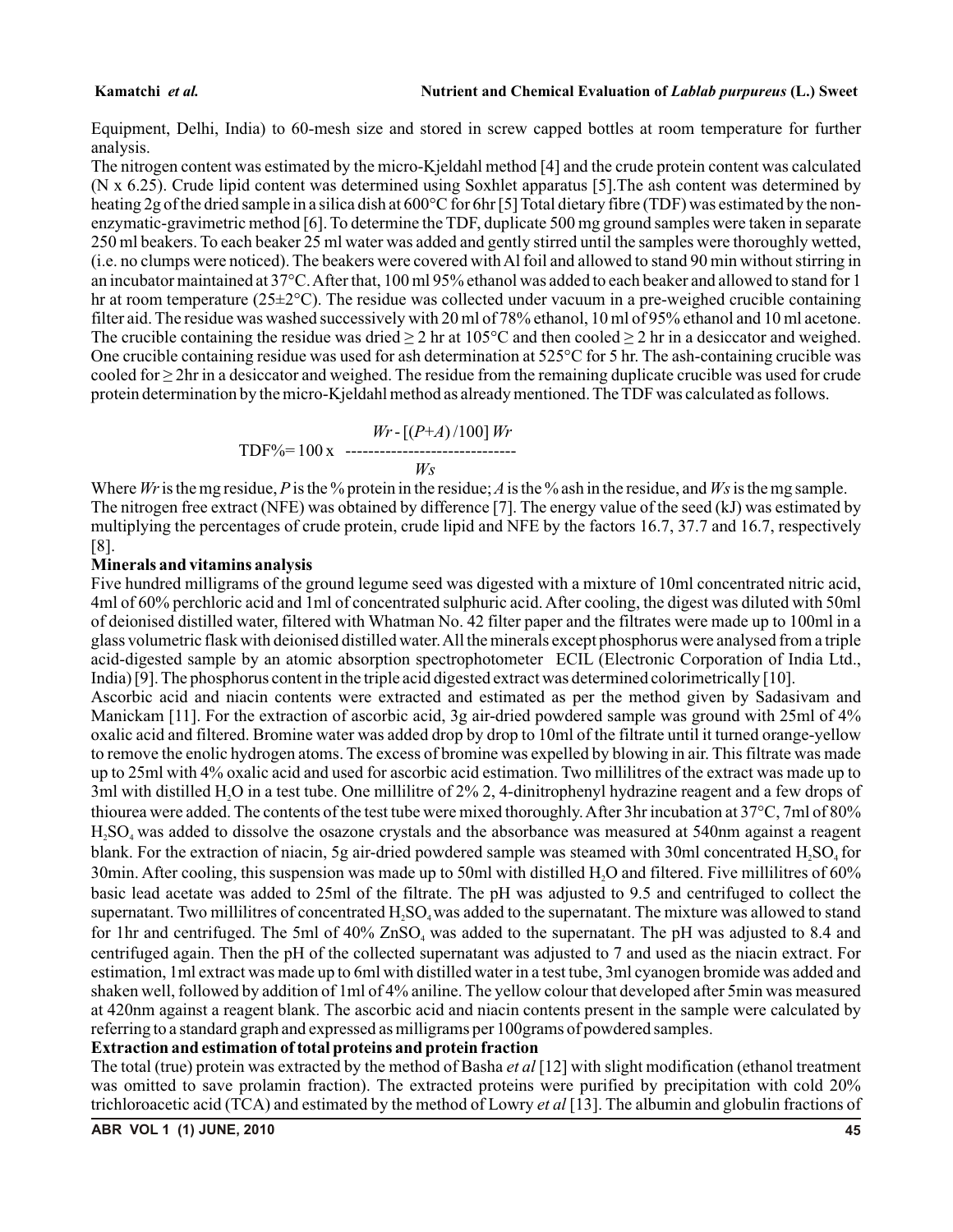the seed protein were extracted and separated according to the method of Murray [14]. The prolamin fraction was extracted from the residual pellet by treating the pellet with 80% ethanol  $(1:10w/v)$  overnight. After centrifugation (20,000g for 20 min at room temperature) the supernatant containing prolamins was air-dried and dissolved in 0.1N NaOH. The resulting pellet was extracted with 0.4N NaOH (1:10w/v) overnight and centrifuged as above. The supernatant was designated as glutelins. All four fractions so obtained were precipitated and washed with cold 10% TCA.. All samples were redissolved in 0.2M NaOH and protein content was determined by the Lowry *et al* method [13].

# **Lipid extraction and fatty acid analysis**

The total lipid was extracted from the seeds according to the method of Folch *et al* [15] using chloroform and methanol mixture in ratio of 2: 1 (v/v). Methyl esters were prepared from the total lipids by the method of Metcalfe *et al* (16). Fatty acid analysis was performed by gas chromatography (ASHMACO, Japan; Model No: ABD20A) using an instrument equipped with a flame ionization detector and a glass column (2mX3mm) packed with 1% diethylene glycol succinate on chromosorb W. The temperature conditions for GC were injector 200°C and detector 210°C. The temperature of the oven was programmed from 180°C and the carrier gas was nitrogen at a flow rate of 30ml/min. Peaks were identified by comparison with authentic standards, quantified by peak area integration and expressed as weight percentage of total methyl esters; the relative weight percentage of each fatty acid was determined from integrated peak areas.

### **Amino acid analysis**

The total seed protein was extracted by a modified method of Basha *et al* [12]. The extracted proteins were purified by precipitation with cold 20% trichloroacetic acid (TCA). A protein sample of 30mg was hydrolysed by 6N HCL (5ml) in an evacuated sealed tube, which was kept in an air oven maintained at 110°C for 24 hr. The sealed tube was broken and the acid removed completely by repeated flash evaporation after the addition of de-ionized water. Dilution was effected by means of citrate buffer pH 2.2 to such an extent that the solution contained 0.5 mg protein  $ml<sup>-1</sup>$ . The solution was passed through a millipore filter (0.45 $\mu$ M) and derivitized with O-phthaldialdehyde by using an automated pre-column (OPA). Aminoacids were analysed by a reverse phase HPLC (Method L7400, HITACHI, Japan) fitted with a denali  $C_{18}$  5 micron column (4.6X 150mm). The flow rate was 1 ml min<sup>-1</sup> with fluorescence detector. The cystine content of protein sample was obtained separately by the Liddelle and Saville [17] method. For the determination of tryptophan content of proteins, aliquots containing known amounts of proteins were dispersed into glass ampoules together with 1 ml 5M NaOH. The ampoules were flame sealed and incubated at 110°C for 18 hr. The tryptophan contents of the alkaline hydrolysates were determined colorimetrically using the method of Spies and Chambers [18] as modified by Rama Rao *et al* [19]. The contents of the different amino acids were expressed as g100g-1 proteins and were compared with FAO/WHO (1991) reference pattern (20). The essential amino acid score was calculated as follows:

grams essential amino acid in 100g of total protein

Essential amino acid score = ----------------------------------------------------------------- X 100

grams of essential amino acid in 100g of

FAO/WHO (1991) reference pattern

### **Analysis of antinutritional compounds**

The antinutritional compounds, total free phenolics [21], tannins [22], the non-protein amino acid, L-DOPA (3, 4 dihydroxyphenylalanine) [23], phytic acid [24] and hydrogen cyanide [25] were quantified. Trypsin inhibitor activity was determined by the enzyme assay of Kakade *et al* [26] by using benzoil-DL-arginin-*p*-nitroanilide (BAPNA) as a substrate. One trypsin inhibitor unit (TIU) has been expressed as an increase of 0.01 absorbance units per 10ml of reaction mixture at 410nm. Trypsin inhibitor activity has been defined in terms of trypsin units inhibited per mg protein.

# **Extraction, TLC separation and estimation of Oligosaccharides**

Extraction of oligosaccharides was done following the method of Somiari and Balogh [27]. Five grams each of all the five varieties of seed flours were extracted with 50 ml of 70%  $(v/v)$  aqueous ethanol and kept on an orbital shaker at 130 rpm for 13 hr and then filtered through Whatman No. 1 filter paper. Residue was further washed with 25 ml of  $70\%$  (v/v) ethanol. The filtrates obtained were pooled and vacuum-dried at 45 $\degree$ C. The concentrated sugar syrup was dissolved in five ml of double-distilled water.

Separation of oligosaccharides was done by TLC. Thirty g of cellulose-G powder were dissolved in 45 ml of double distilled water and shaken well until the slurry was homogeneous. TLC plates were coated with the slurry and air-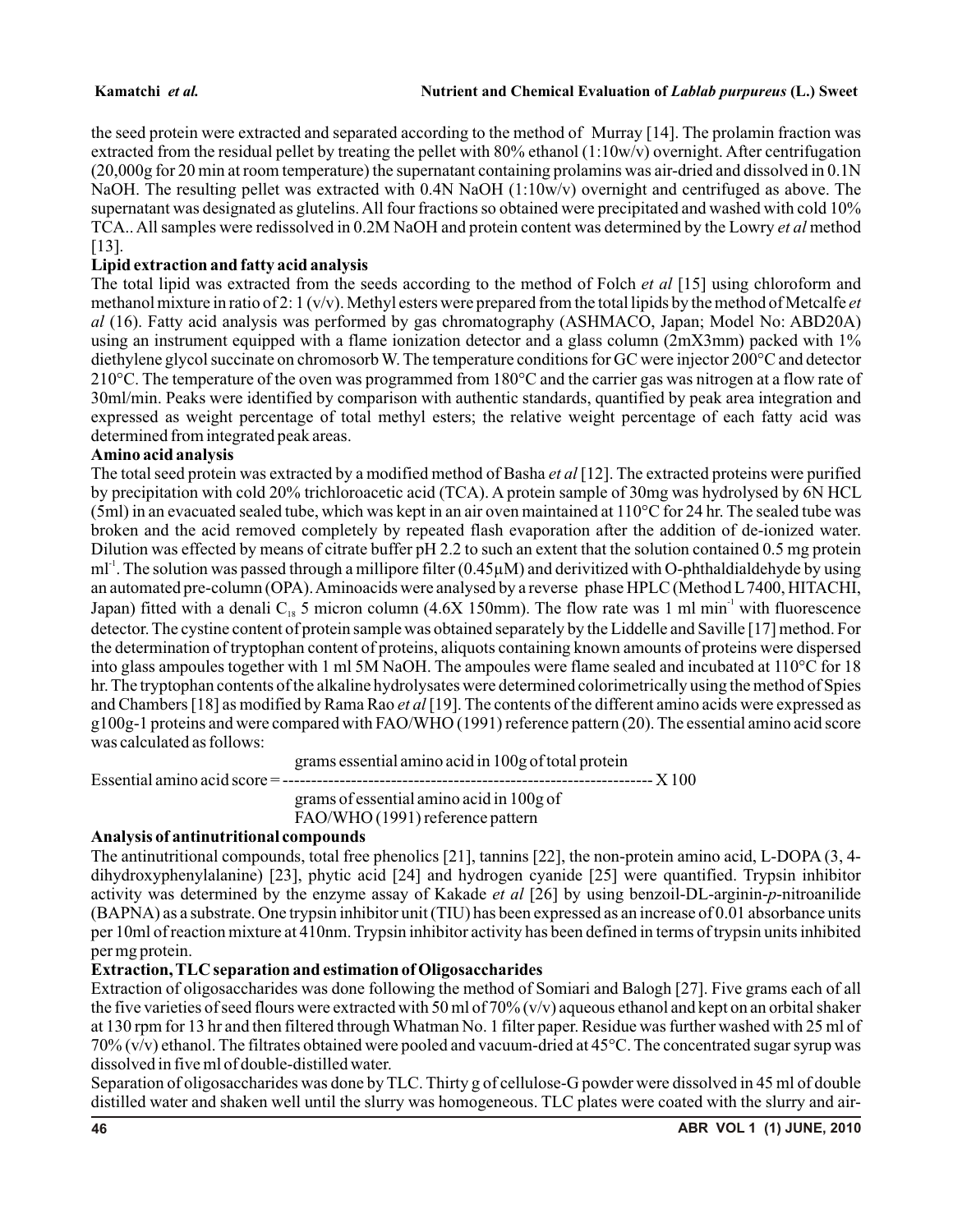#### **Kamatchi** *et al.* **Nutrient and Chemical Evaluation of** *Lablab purpureus* **(L.) Sweet**

dried. Spotting of the sugar samples was done by using micropipettes. Five µl aliquots of each sample were spotted thrice separately. The plates were developed by using a solvent system of n-propanol, ethyl acetate and distilled water (6:1:3), and dried [28]. The plates were sprayed with  $\alpha$  naphthol reagent (1%, w/v). Plates were dried in a hotair oven. The separated spots were compared with standard sugar spots. A standard sugar mixture containing raffinose, stachyose and verbascose (procured from sigma chemical co., St. Louis, USA). Separated sugars that appeared were verbascose, stachyose and raffinose. The sugar spots were scrapped, eluted in 2 ml of distilled water kept overnight and filtered through Whatman No. 1 filter paper. The filtrates were subjected to quantitative estimation.

The eluted individual oligosaccharides were estimated by the method of Tanaka *et al* [28]. One ml of the eluted and filtered sugar solution was treated with one ml of 0.2 M thiobarbituric acid and one ml of concentrated HCL. The tubes were boiled in a water bath for exactly 6 min. After cooling, the oligosaccharide contents were quantified in a Elico UV-Spectrophotometer model SL150 at 432 nm. Average values of triplicate estimations were calculated and the content of oligosaccharides was expressed on dry weight basis

# **Quantitative determination of phytohaemagglutinating (lectin) activity**

Lectin activity was determined by the method of Almedia *et al* [29]. One g of air-dried seed flour was stirred with 10ml of 0.15N sodium chloride solution for 2hours and the pH was adjusted to 4.0. The contents were centrifuged at 10,000 X g for 20min. and the supernatants were collected separately. The protein content was estimated by the Lowry *et al* [13] method. Human blood (blood groups A, B and O) was procured from the blood bank of Jothi Clinical Laboratory, Tuticorin.

Blood erythrocyte suspensions were prepared by washing the blood samples separately with phosphate-buffered saline and centrifuged for 3min at low speed. Supernatants were removed with Pasteur pipettes. The washing procedure was repeated three times. The washed cells were diluted by one drop of cells with 24 drops of phosphate buffered saline.

The determination of lectin was done by the method of Tan *et al* [30]. Clear supernatant (50µl) was poured into the depression (pit) on a micro-titration plate and serially diluted 1:2 with normal saline. The human blood erythrocyte (A, B and O blood groups) suspensions (25µl) were added to each of the twenty depressions. The plates were incubated for 3 hours at room temperature. After the incubation period, the titre values were recorded. One haemagglutinating unit (HU) is defined as the least amount of haemagglutinin that will produce positive evidence of agglutination of 25µl of a blood group erythrocyte after 3hr incubation at room temperature. The phytohaemagglutinating activity was expressed as haemagglutinating units (HU) / mg protein.

### **Determination of in vitro protein digestibility (IVPD)**

This was determined using the multi-enzyme technique [31]. The enzymes used for IVPD were purchased from Sigma Chemical Co., St. Louis, MO, USA. Calculated amounts of the control (casein) and sample were weighed out, hydrated in 10ml of distilled water and refrigerated at 5C for 1h. The samples containing protein and enzymes were all adjusted to pH 8.0 at 37C. The IVPD was determined by the sequential digestion of the samples containing protein with a multi-enzyme mixture (trypsin, -chymotrypsin and peptidase) at 37C followed by protease at 55C. The pH drop of the samples from pH 8.0 was recorded after 20min of incubation. The IVPD was calculated according to the regression equation  $Y=234.84\ 22.56\ X$ , where *Y* is the % digestibility and *X* the pH drop.

# **RESULTS AND DISCUSSION**

The proximate composition of seeds of five different varieties of *Lablab purpureus* was shown in Table1. Crude protein content ranged from 20.46-25.47%. Among the five varieties, Co1 was found to be higher (25.47%) amount of crude protein when compared to certain legumes such as *Cicer arietinium* (20.7%), *V*igna *mungo* (23.6) and *V.radiata* (24.5%) as reported by Bravo *et al* [32]. The crude lipid content of *Lablab purpureus* var.Co11 was higher when compared with *Cicer arietinum* [33]. The total dietary fibre content of five different varieties ranged from 4.98-6.90%. The ash content range of this legume (3.97 - 4.48%) would be important to the extent that it contains the nutritionally important mineral elements shown in Table 2. From the data the different varieties of *Lablab purpureus* had a higher range of carbohydrate (60.63-66.32%), than peanut and soyabeans [34]. The high NFE contents of *Lablab purpureus* enable this legume to act as a good source of calories which would be antimarasmus, especially in infant nutrition [35]. The range in calorific values exceeds energy values of cowpea, green gram, horse gram, moth bean and peas [36], which are in the range of 1318-1394 kJ 100g DM. Food legumes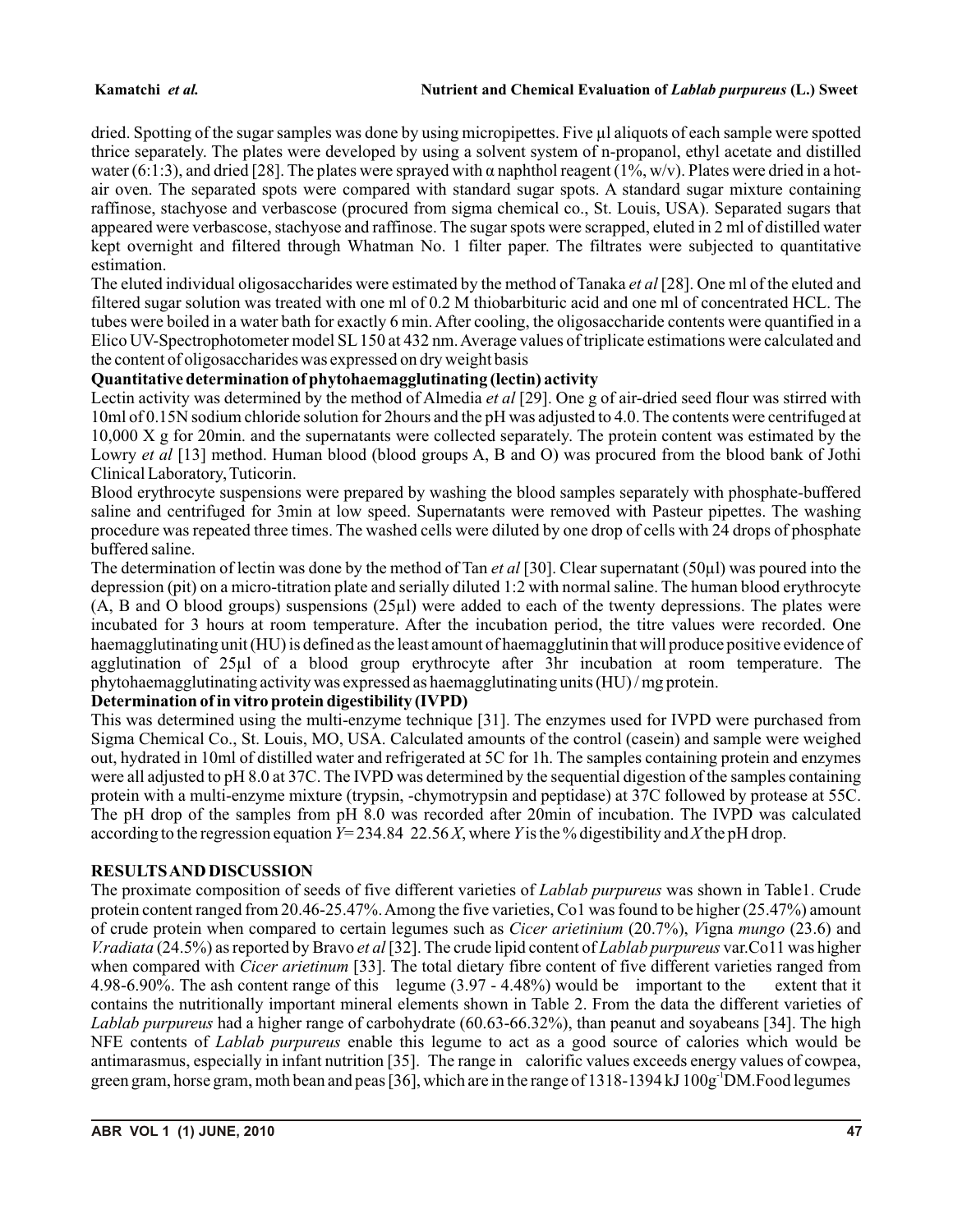#### **Kamatchi** *et al.* **Nutrient and Chemical Evaluation of** *Lablab purpureus* **(L.) Sweet**

| <b>Components</b>                         | Co <sub>1</sub>  | Co <sub>2</sub>  | Co <sub>9</sub>  | Co <sub>11</sub> | Co <sub>12</sub> |
|-------------------------------------------|------------------|------------------|------------------|------------------|------------------|
| Moisture                                  | $7.25 \pm 0.02$  | $8.04 \pm 0.01$  | $8.42 \pm 0.05$  | $7.80 \pm 0.09$  | $8.05 \pm 0.02$  |
| Crude protein (Kjeldhal $N \times 6.25$ ) | $25.47 \pm 0.45$ | $24.98 \pm 0.14$ | $23.41 \pm 0.28$ | $23.02 \pm 0.14$ | $20.46 \pm 0.28$ |
| Crude lipid                               | $2.69 \pm 0.05$  | $3.87 \pm 0.02$  | $2.28 \pm 0.02$  | $4.17 \pm 0.02$  | $3.76 \pm 0.02$  |
| Total dietary fibre(TDF)                  | $6.90 \pm 0.02$  | $6.32 \pm 0.03$  | $5.25 \pm 0.02$  | $5.80 \pm 0.05$  | $4.98 \pm 0.04$  |
| Ash                                       | $4.31 \pm 0.03$  | $3.97 \pm 0.03$  | $4.43 \pm 0.03$  | $4.28 \pm 0.02$  | $4.48 \pm 0.06$  |
| Nitrogen Free Extractives (NFE)           | 60.63            | 60.86            | 64.63            | 62.73            | 66.32            |
| Calorific value $(kJ100g^{-1}DM)$         | 1524.20          | 1579.43          | 1556.22          | 1589.23          | 1604.34          |

Table 1: Proximate composition of seeds of five different varieties of *Lablab purpureus*<sup>a</sup> (g 100 g<sup>-1</sup> seed flour)

All values are of means of triplicate determination expressed on dry weight basis. ± denotes Standard error. a

**Table 2**: Mineral composition and vitamins (niacin and ascorbic acid) of seed of five different varieties of Lablab purpureus<sup>a</sup> (mg 100 g<sup>-1</sup> seed flour)

| <b>Components</b> | Co <sub>1</sub>    | Co <sub>2</sub>    | Co <sub>9</sub>    | Co <sub>11</sub>   | Co <sub>12</sub>   |
|-------------------|--------------------|--------------------|--------------------|--------------------|--------------------|
| Sodium            | $129.38 \pm 0.05$  | $108.74 \pm 1.06$  | $152.87 \pm 0.09$  | $108.47 \pm 0.18$  | $87.00 \pm 0.12$   |
| Potassium         | $1725.07 \pm 0.18$ | $1674.64 \pm 0.98$ | $1768.95 \pm 1.06$ | $1692.07 \pm 1.60$ | $1653.07 \pm 1.52$ |
| Calcium           | $575.03 \pm 2.49$  | $435.00 \pm 2.01$  | $363.67 \pm 1.98$  | $434.00 \pm 0.58$  | $478.67 \pm 2.51$  |
| Magnesium         | $225.00 \pm 2.80$  | $261.00 \pm 1.98$  | $262.00 \pm 1.60$  | $156.00 \pm 0.96$  | $391.50 \pm 1.74$  |
| Phosphorus        | $733.00 \pm 5.68$  | $637.96 \pm 5.92$  | $567.81 \pm 0.01$  | $513.43 \pm 2.29$  | $500.27 \pm 2.25$  |
| Zinc              | $2.69 \pm 0.02$    | $2.72 \pm 0.02$    | $2.73 \pm 0.06$    | $2.71 \pm 0.01$    | $2.72 \pm 0.01$    |
| Copper            | $1.62 \pm 0.01$    | $1.44 \pm 0.03$    | $4.91 \pm 0.02$    | $4.34 \pm 0.02$    | $4.89 \pm 0.03$    |
| Iron              | $10.24 \pm 0.09$   | $9.79 \pm 0.06$    | $6.55 \pm 0.03$    | $8.68 \pm 0.06$    | $10.33 \pm 0.09$   |
| Manganese         | $7.01 \pm 0.08$    | $5.44 \pm 0.04$    | $7.09 \pm 0.05$    | $4.88 \pm 0.02$    | $5.44 \pm 0.06$    |
| <b>Vitamins</b>   |                    |                    |                    |                    |                    |
| Niacin            | $18.33 \pm 0.11$   | $21.36 \pm 0.21$   | $24.04 \pm 0.09$   | $19.38 \pm 0.06$   | $16.32 \pm 0.14$   |
| Ascorbic acid     | $28.14 \pm 0.09$   | $31.34 \pm 0.14$   | $25.06 \pm 0.07$   | $36.23 \pm 0.17$   | $39.06 \pm 0.17$   |

**Table 3**: Data on total (true) protein and protein fractions of seed flour of five different varieties of *Lablab*  a *purpureus*

|                   | Co <sub>1</sub>             |         | Co <sub>2</sub>             |                       | Co <sub>9</sub>              |         | Co <sub>11</sub>            |                       | Co <sub>12</sub>            |         |  |
|-------------------|-----------------------------|---------|-----------------------------|-----------------------|------------------------------|---------|-----------------------------|-----------------------|-----------------------------|---------|--|
| <b>Components</b> | $g 100g^{-1}$<br>seed flour | g 100g- | $g 100g^{-1}$<br>seed flour | $g 100g^{-1}$<br>seed | g 100g-<br><b>Seed flour</b> | g 100g- | $g 100g^{-1}$<br>seed flour | $g 100g^{-1}$<br>seed | $g 100g^{-1}$<br>Seed flour | g 100g- |  |
|                   |                             | seed    |                             | protein               |                              | seed    |                             | protein               |                             | seed    |  |
|                   |                             | protein |                             |                       |                              | protein |                             |                       |                             | protein |  |
| Total<br>(true)   | $22.90 \pm$                 | 100.00  | $21.69 \pm 0.05$            | 100.00                | $20.28 \pm$                  | 100.00  | $19.62 \pm 0.07$            | 100.00                | $17.71 \pm 0.05$            | 100.00  |  |
| protein           | 0.06                        |         |                             |                       | 0.06                         |         |                             |                       |                             |         |  |
| <b>Albumins</b>   | $6.33 \pm 0.44$             | 31.44   | $7.36 \pm 0.03$             | 33.93                 | $6.33 \pm 0.03$              | 31.21   | $46 \pm 0.03$               | 27.83                 | $5.78 \pm 0.02$             | 32.63   |  |
| <b>Globulins</b>  | $14.50 \pm 0.03$            | 63.32   | $12.87 \pm 0.04$            | 59.34                 | $12.44 \pm$                  | 61.34   | $12.95 \pm 0.06$            | 66.00                 | $10.93 \pm 0.05$            | 61.72   |  |
|                   |                             |         |                             |                       | 0.08                         |         |                             |                       |                             |         |  |
| Prolamins         | $0.57 \pm 0.02$             | 2.49    | $0.39 \pm 0.01$             | 1.80                  | $0.62 \pm 0.01$              | 3.06    | $0.59 \pm 0.03$             | 3.01                  | $0.49 \pm 0.01$             | 2.77    |  |
| Glutelins         | $0.63 \pm 0.01$             | 2.75    | $.07 \pm 0.02$              | 6.41                  | $0.89 \pm 0.02$              | 4.39    | $0.62 \pm 0.01$             | 3.16                  | $0.51 \pm 0.01$             | 2.88    |  |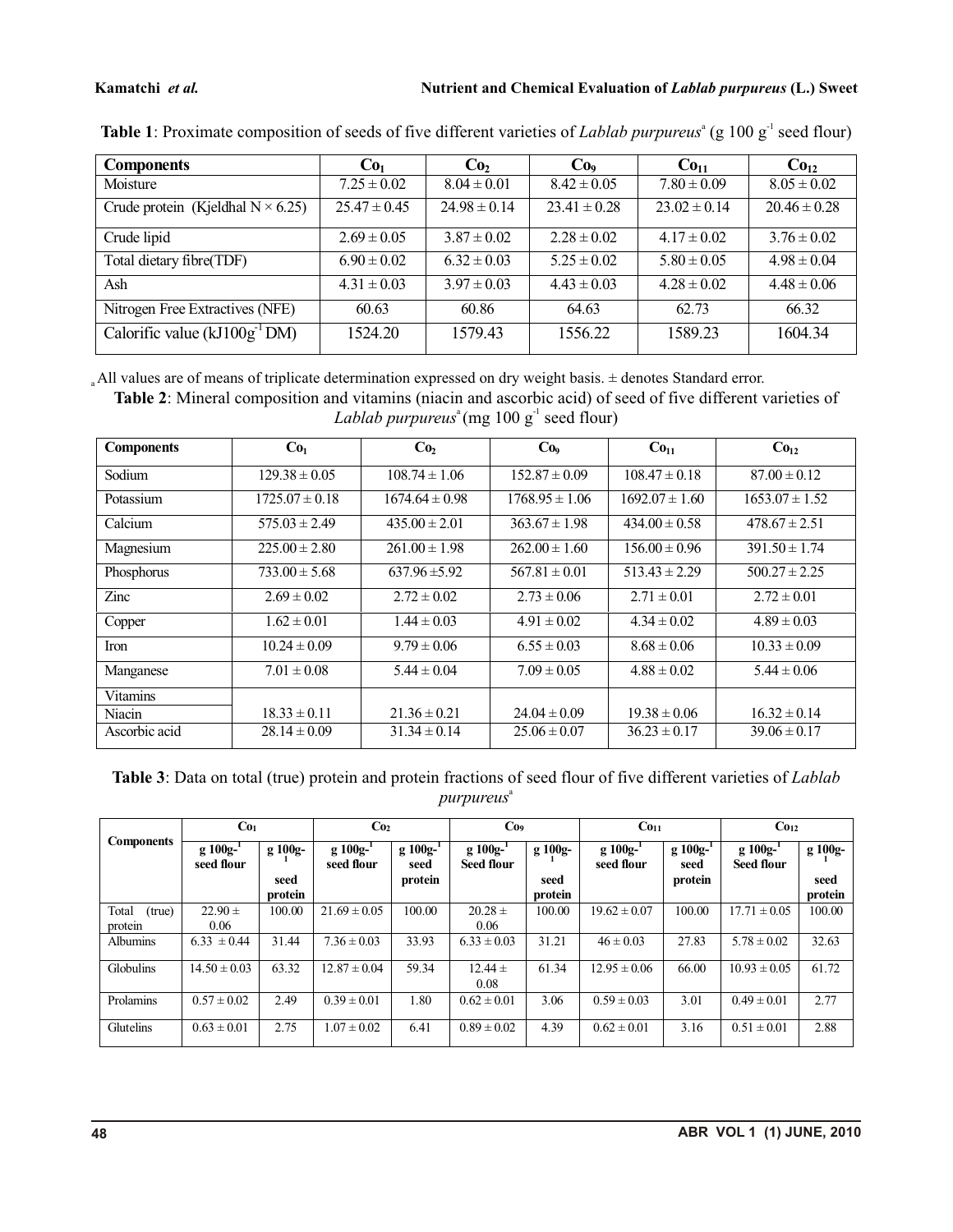|                  |                 |                          |                 |             |                 |                          |                  |                          |                  |             | <b>FAO/WHO 1991)</b> |
|------------------|-----------------|--------------------------|-----------------|-------------|-----------------|--------------------------|------------------|--------------------------|------------------|-------------|----------------------|
| Amino acid       | Co <sub>2</sub> | <b>EAAS</b>              | Co <sub>2</sub> | <b>EAAS</b> | Co <sub>9</sub> | <b>EAAS</b>              | Co <sub>11</sub> | <b>EAAS</b>              | Co <sub>12</sub> | <b>EAAS</b> | requirement pattern  |
| Glutamic acid    | 15.94           |                          | 16.05           |             | 15.73           |                          | 15.61            |                          | 15.72            |             |                      |
| Aspartic acid    | 14.03           |                          | 13.91           |             | 13.52           |                          | 13.04            |                          | 12.86            |             |                      |
| Serine           | 5.62            |                          | 5.24            |             | 5.11            |                          | 5.04             |                          | 5.24             |             |                      |
| <b>Threonine</b> | 5.24            | 154.12                   | 5.20            | 152.94      | 5.62            | 165.29                   | 4.91             | 144.41                   | 5.02             | 147.64      | 3.4                  |
| Proline          | 4.52            |                          | 3.81            |             | 4.12            |                          | 4.06             |                          | 4.21             |             |                      |
| Alanine          | 4.41            |                          | 4.02            |             | 3.89            |                          | 4.22             |                          | 4.03             |             |                      |
| Glycine          | 4.66            |                          | 4.34            |             | 4.06            |                          | 4.11             |                          | 3.95             |             |                      |
| Valine           | 5.32            | 152.0                    | 5.42            | 154.86      | 5.21            | 148.86                   | 5.12             | 146.29                   | 5.12             | 146.29      | 3.5                  |
| Cystine          | Trace           | 43.2                     | Trace           | 38.4        | Trace           | 36.4                     | Trace            | 34.4                     | Trace            | 33.6        | 2.5                  |
| Methionine       | 1.08            |                          | 0.96            |             | 0.91            |                          | 0.86             |                          | 0.84             |             |                      |
| Isoleucine       | 4.41            | 157.5                    | 4.24            | 151.43      | 4.32            | 154.29                   | 4.50             | 160.71                   | 4.65             | 166.07      | 2.8                  |
| Leucine          | 8.41            | 127.42                   | 8.71            | 131.97      | 8.61            | 130.45                   | 8.52             | 129.09                   | 8.62             | 130.60      | 6.6                  |
| Tyrosine         | 3.90            | 142.86                   | 3.62            | 133.81      | 3.82            | 149.84                   | 4.07             | 142.69                   | 3.81             | 143.33      | 6.3                  |
| Phenylalanine    | 5.10            |                          | 4.81            |             | 5.62            |                          | 4.92             |                          | 5.22             |             |                      |
| Lysine           | 7.24            | 124.83                   | 7.14            | 123.10      | 7.60            | 131.03                   | 6.84             | 117.93                   | 7.04             | 121.37      | 5.8                  |
| Histidine        | 3.42            | 180.0                    | 3.06            | 161.05      | 3.32            | 174.74                   | 2.92             | 153.68                   | 2.91             | 153.16      | 1.9                  |
| Tryptophan       | 0.62            |                          | 0.84            |             | 0.41            | $\overline{\phantom{0}}$ | 0.48             | $\overline{\phantom{a}}$ | 0.74             | ۰           | 1.1                  |
| Arginine         | 6.08            | $\overline{\phantom{0}}$ | 5.81            | Ξ.          | 5.64            | $\overline{\phantom{a}}$ | 5.92             | $\overline{\phantom{a}}$ | 5.63             | ۰           |                      |

**Table 4**: Amino acid profiles of acid-hydrolysed, purified total seed proteins of five different varieties of  $Lablab$  *purpureus*<sup>a</sup>(g100g<sup>-1</sup>)

EAAS: Essential amino acid score

**Table- 5**: Fatty acid profile of the seed lipids of five different varieties of *Lablab purpureus*

| Fatty acid $(\% )$       | Co <sub>1</sub> | Co <sub>2</sub> | Co <sub>9</sub> | Co <sub>11</sub> | Co <sub>12</sub> |
|--------------------------|-----------------|-----------------|-----------------|------------------|------------------|
| Palmitic acid [C16:0]    | 29.00           | 28.28           | 28.80           | 28.10            | 28.62            |
| Stearic acid [C18:0]     | 1.62            | 1.52            | 1.50            | 1.48             | 1.60             |
| Oleic acid $[C18:1]$     | 13.00           | 13.60           | 13.30           | 13.27            | 13.10            |
| Linoleic acid $[C18:2]$  | 43.78           | 43.25           | 43.40           | 44.04            | 42.96            |
| Linolenic acid $[C18:3]$ | 12.60           | 13.35           | 13.00           | 13.11            | 13.72            |

<sup>a</sup>All values are of means of triplicate determination expressed on dry weight basis **Table 6:** Data on IVPD and anti nutritional factors of seeds of five different varieties of *Lablab purpureus*

| <b>Component</b>                                                 | Co1                |                    |                    | Co2                |                    |                    | Co9                |                    |                    |                    | C <sub>011</sub>   |                    | Co12               |                    |                    |
|------------------------------------------------------------------|--------------------|--------------------|--------------------|--------------------|--------------------|--------------------|--------------------|--------------------|--------------------|--------------------|--------------------|--------------------|--------------------|--------------------|--------------------|
| In-vitro protein<br>digestibility <sup>a</sup>                   |                    | 64.36              |                    | 66.58              |                    |                    | 70.30              |                    |                    | 67.32              |                    |                    | 65.31              |                    |                    |
| Total free phenolics<br>$(\%)^a$                                 |                    | $0.21 \pm 0.02$    |                    | $0.26 \pm 0.02$    |                    |                    | $0.24 \pm 0.01$    |                    |                    | $0.27 \pm 0.01$    |                    |                    | $0.32 \pm 0.01$    |                    |                    |
| Tannins $(\frac{6}{9})^a$                                        | $0.35 \pm 0.01$    |                    |                    | $0.53 \pm 0.01$    |                    |                    | $0.66 \pm 0.02$    |                    |                    | $0.40 \pm 0.00$    |                    |                    | $0.37 \pm 0.02$    |                    |                    |
| $L$ -Dopa $\left(\frac{9}{0}\right)^a$                           |                    | $0.30 \pm 0.01$    |                    |                    | $0.49 \pm 0.01$    |                    |                    | $0.45 \pm 0.01$    |                    | $0.21 \pm 0.02$    |                    |                    | $0.47 \pm 0.07$    |                    |                    |
| Phytic acid $^{b}$ (mg100g <sup>-1</sup> )                       |                    | $421 \pm 1.26$     |                    |                    | $344 \pm 1.24$     |                    |                    | $314 \pm 2.21$     |                    |                    | $332 \pm 0.78$     |                    | $396 \pm 0.57$     |                    |                    |
| Hydrogen cyanide <sup>b</sup><br>$(mg100g^{-1})$                 |                    | $0.32 \pm 0.11$    |                    | $0.26 \pm 0.09$    |                    |                    | $0.14 \pm 0.07$    |                    |                    | $0.02 \pm 0.03$    |                    |                    | $0.33 \pm 0.19$    |                    |                    |
| Trypsin inhibitor<br>activity<br>$(TIU \, mg^{-1} \, protein)^a$ | 31.36              |                    | 34.56              |                    | 24.36              |                    | 29.10              |                    |                    | 33.54              |                    |                    |                    |                    |                    |
| Oligosacchride <sup>b</sup> (g<br>$100g^{-1}$                    | Raff               | <b>Stac</b>        | Verb               | Raff               | <b>Stac</b>        | Verb               | Raff               | <b>Stac</b>        | Verb               | Raff               | <b>Stac</b>        | Verb               | Raff               | <b>Stac</b>        | Verb               |
|                                                                  | 0.34<br>$\pm 0.01$ | 1.68<br>$\pm 0.03$ | 1.17<br>$\pm 0.01$ | 0.48<br>$\pm 0.03$ | 1.76<br>$\pm 0.01$ | 1.01<br>$\pm 0.01$ | 0.58<br>$\pm 0.01$ | 1.58<br>$\pm 0.07$ | 0.96<br>$\pm 0.01$ | 0.36<br>$\pm 0.03$ | 1.96<br>$\pm 0.09$ | 1.21<br>$\pm 0.07$ | 0.68<br>$\pm 0.05$ | 1.92<br>$\pm 0.07$ | 1.11<br>$\pm 0.09$ |
| Phytohaemagglutinating<br>activity [Hu mg <sup>-1</sup>          | A<br>group         | B<br>group         | $\Omega$<br>group  | A<br>group         | B<br>group         | $\Omega$<br>group  | A<br>group         | B<br>group         | $\Omega$<br>group  | A<br>group         | B<br>group         | $\Omega$<br>group  | A<br>group         | B<br>group         | $\Omega$<br>group  |
| $proteinb$ ]                                                     | 36                 | 154                | 17                 | 52                 | 161                | 24                 | 42                 | 142                | 19                 | 39                 | 156                | 29                 | 54                 | 138                | 21                 |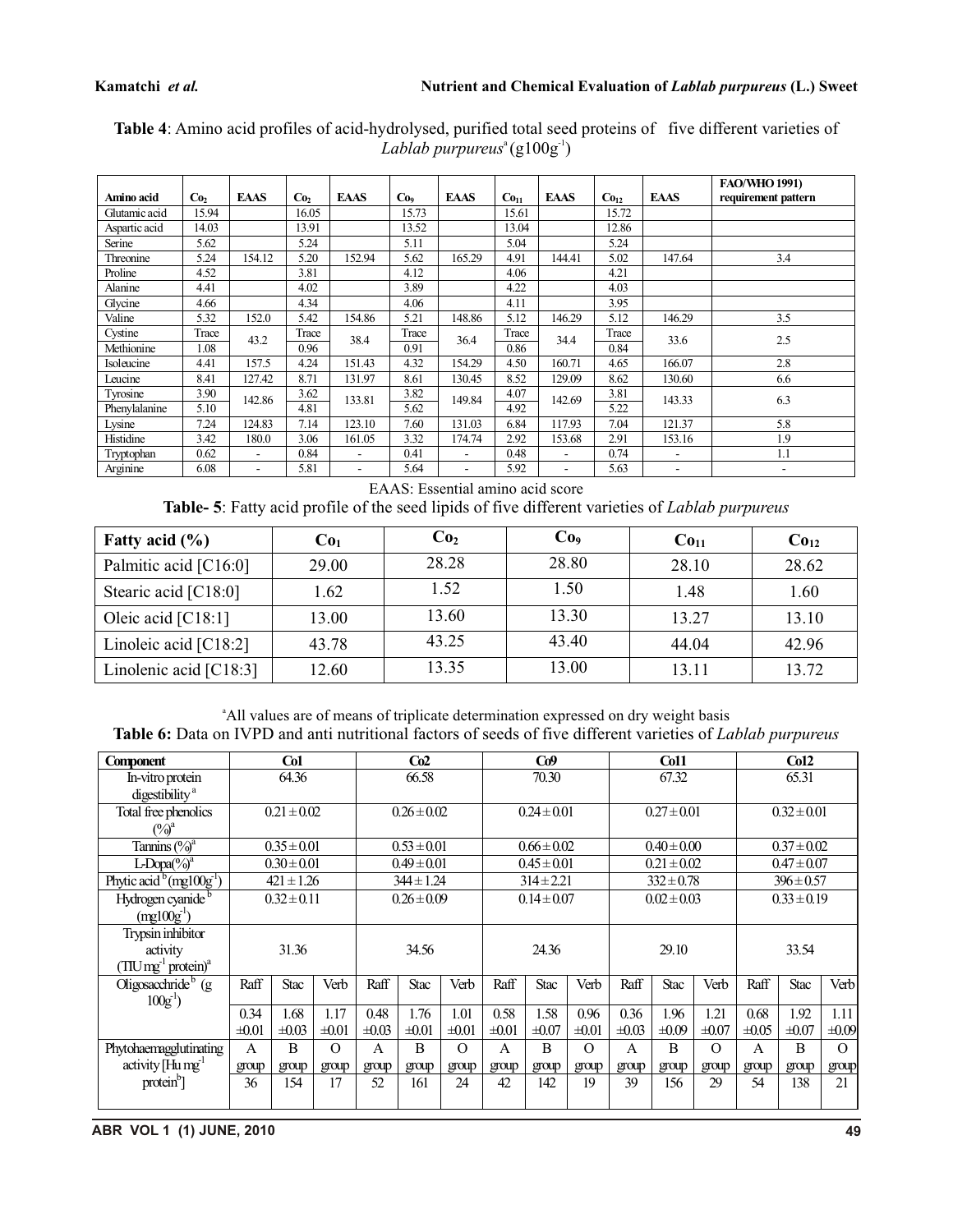Raff: Raffinose; Stac: Stachyose; Verb: Verbascose

<sup>a</sup>All values are of means of triplicate determination expressed on dry weight basis

<sup>b</sup>Values are two independent experiments

are a good source of minerals such as calcium, iron, copper, zinc, potassium and magnesium [37]. In the present investigation, all the varieties of *Lablab purpureus*registered a higher level of potassium (Table. 2) when compared with recommended dietary value (RDA) for infants and children (<1550mg) [38]. The high content of potassium can be utilized beneficially in the diets of people who take diuretics to control hypertension and suffer from excessive excretion of potassium through the body fluid [39]. The seeds of five different varieties of *Lablab purpureus* contained higher level of sodium, potassium, calcium magnesium, phosphorus and iron when compared with other legumes *Phaseolus vulgaris*, *P. limeneis*, *V.unguiculata*, *Cicer arietinum*, *Pisum sativum* and *lens culinaris*[40]. The manganese content of *Lablab purpureus* was found to be higher than that of Estimated Safe and Adequate Daily Dietary Intake of minerals (ESADDI) [41].

The presently investigated seeds of *Lablab purpureus* exhibited the highest level of niacin content (Table2) which was found to be higher than that of an earlier report in *Cajanus cajan*, *Dolichos lablab*, *D*.*biflorus*, *Mucuna pruriens*, *Phaseolus mungo*, *Vigna catjang* and *Vigna* sp [42]; *Vigna unguiculata* supsp. *unguiculata* and *Vigna unguiculata* supsp. *cylindrica* [43,44]. The presently investigated seeds of five different varieties of *Lablab purpureus* also registered higher level of ascorbic acid content than *Atylosia scarbaeoides* and *Teramnus labialis* [43, 44].

In the samples investigated, albumins and globulins (5.46-7.33% and 10.93-14.50% respectively) constitute the major bulk of the proteins (Table3) as in most legumes and other V*igna* species reported earlier [45, 46, 47]. The amino acid profiles of the purified seed proteins and the essential amino acid score were presented in Table4. The content of sulphur containing amino acid and tryptophan seem to be deficient in all the varieties of *Lablab purpureus*; where as threonine, valine, isoleucine, leucine, tyrosine, phenylalanine, lysine and histidine in all the varieties were found to be higher compared to the [1] requirement pattern. Among the five varieties of seed materials of *Lablab purpureus*Co9 registered highest level of *in vitro* protein digestibility (70.30%) and higher than that of an earlier investigation in the seeds of *Dolichos lablab* var. *vulgaris* [48]. The fatty acid composition of the total seed lipids of five different varieties of *Lablab purpureus* were given in Table5. The data revealed that all the seed lipids were rich in unsaturated fatty acids (69.38-70.42%) and had very high contents of linoleic acid (42.96- 44.04%) and low levels of saturated fatty acids. These values are nutritionally desirable and also comparable to those of certain common legume seeds [37]. The samples also contained more palmitic acid (28.10-29.00%) than the other legumes such as*Vigna unguiculata* and*Phaseous vulgaris*[49].

Food legumes are important sources of dietary protein in the developing countries, but acceptability and utilization has been limited due to the presence of high concentration of certain antinutritional factors [50]. For this reason, in the present investigation an attempt has been made to detect the presence of certain antinutritional factors in different varieties of *Lablab purpureus* (Table6). The content of total free phenolics in the samples investigated appeared to be lower when compared with *Neonotonia wightii* var. *coimbatorensis*, *Vigna trilobata*, *Vigna unguiculata* subsp. *unguiculata*, *Vigna radiata* var.*sublobata* and *Vigna unguiculata* subsp. *cylindrica* [43, 44]. The tannin content of the investigated samples was relatively lower than the domesticated legumes like black gram, chickpea, cowpea and green gram [51, 36] and *Teramnus labialis*[44]. Tannins are known to inhibit the activities of digestive enzymes [52] and hence the presence of even a low level of tannin is not desirable from nutritional point of view. Recently plant phenolics are increasingly gaining importance in relation to human health as wellness since they exhibit anticarcinogenic, antioxidant, antiviral, antimicrobial, anti-inflammatory and hypotensive properities [53]. The content of the non-protein amino acid, L-DOPA is relatively lower when compared with other pulses reported earlier from our laboratory [43, 44]. Phytic acid has an antinutritional property because of its ability to lower the bio availability of essential minerals, and to form a complex with protein, thereby inhibiting the enzymatic digestion of ingested protein [54].Phytic acid content of five different varieties of *Lablab purpureus* was found to be low when compared with that of some commonly consumed legumes, *Vigna mungo* [55], *V*.*radiata* [56]; *Dolichos lablab var. vulgaris* [48] and *Mucuna pruriens* var. *utilis*[57]. Hydrogen cyanide is known to cause acute or chronic toxicity. The content HCN level in the presently investigated legume was far below the lethal level i.e., 36mg/100g [58] and comparable with those of *Vigna sinensis* and *Pisum sativun* [59] and certain tribal pulses [43,44].The trypsin inhibitor activities of all the the studied samples were higher than that of cow pea (2.54mg/g), *Phaseolus lunatus* and *Dolichos lablab* (2.11mg/g) [60] and different cultivars of *Vicia faba* (1.72-3.35mg/g) [61] and they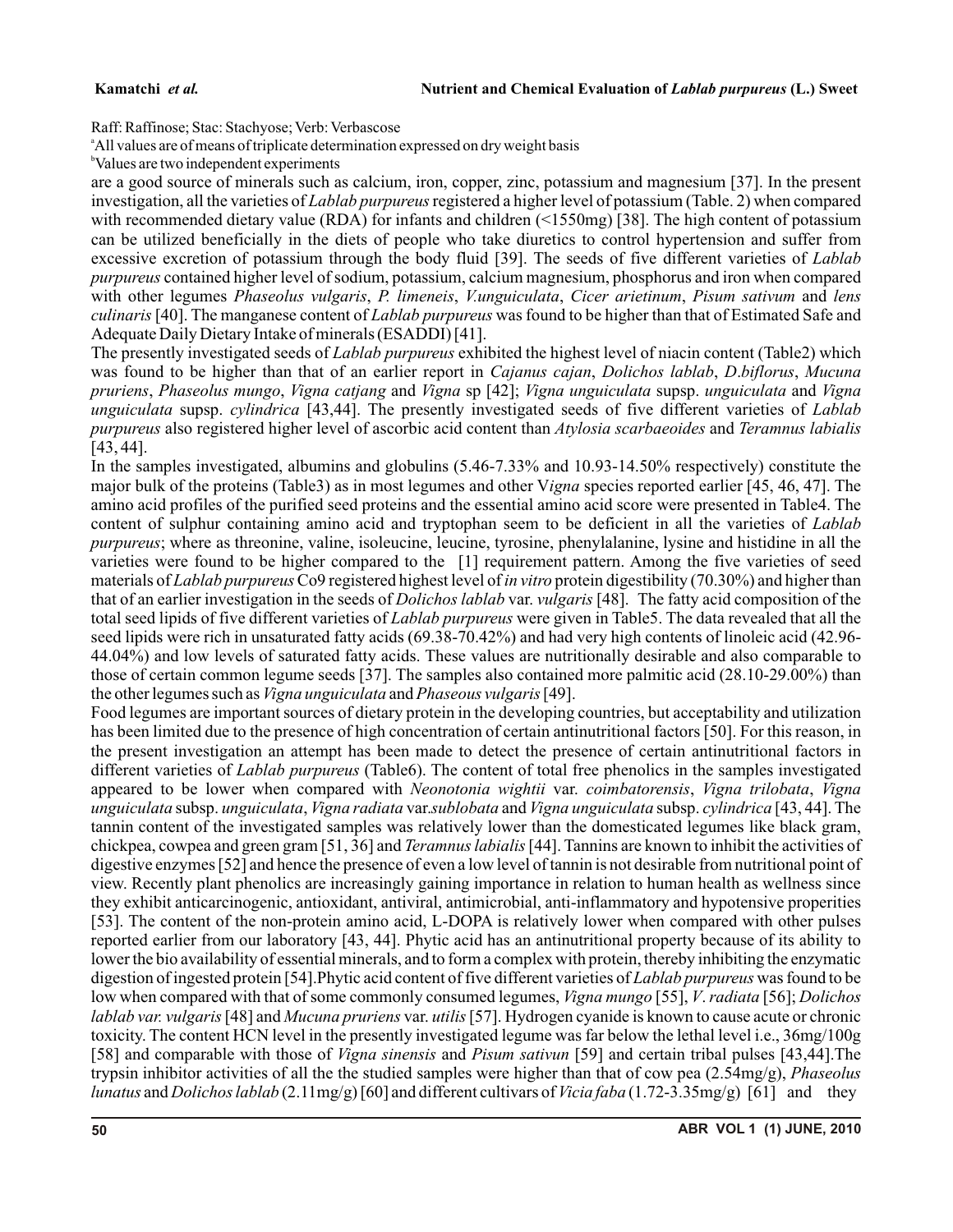seem to be lower than of Pigeon pea (67.1-71.3mg/g) [62]. Stachyose seems to be the principle oligosaccharide of all varieties of *Lablab purpureus*. It was in conformity with the earlier reports in cow pea [63]; jack bean, lima and sword bean [64] and *Dolichos lablab* var. *vulgaris* [48]. The lectin (Phytohaemagglutinating activity) of five different varieties of *Lablab purpureus* exhibit a high level of agglutination activity specifically in 'B' group compared to other two blood groups 'A and 'O'. This is good agreement with earlier reports in the tribal pulse *Dolichos lablab* var. *vulgaris*[48]. All the antinutritional factors reported except L-Dopa are heat labile. Hence they can be removed by wet or dry thermal treatment [65]. In an earlier study, it has been demonstrated that the L-DOPA contents can also be significantly reduced by repeated soaking and boiling of the seeds in water under optimum heat condition to realize the maximum nutritional advantages [66].

From the chemical investigations it is concluded that the presently investigated legume can be used as protein sources to curtail with the problem of protein deficiency in most of the developing countries which may result in many child killer diseases. The presence of antinutritional factors identified in the current report should not pose a problem for humans if the beans are properly processed.

### **REFERENCES**

- [1] Siddhuraju, P., Osoniyi, O., Makkar, H.P.S., Becker, K. (2002). Effect of soaking and ionizing radiation on various anti nutritional factors of seeds from different species of unconventional legume, sesbania and a common legume, green gram (*Vigna radiata*). *Food Chem.*, 79: 272-281
- [2] Makkar, H.P.S., Becker, K.(1998). Plant toxins and detoxification methods to improve feed quality of tropical seeds Review. In:*Proceedings of the Pre-Conference Symposium II on Management of Feed Resources and Animal Waste for Sustainable Animal Production in Asia-Pacific region Beyond 2000*. Eighth World Conference on Animal Production, June 28, 1998. Seoul, Korea: Seoul National University, pp: 467-48
- [3] Siddhuraju, P., Klaus, B., Makkar, H.P.S. (2000). Studies on the nutritional composition and antinutritional factors of three different germplasm seed materials of an under-utilized tropical legume, *Mucuna pruriens* var. *utilis*. *J .Agr.i Food Chem.*, 48: 6048-6060.
- [4] Humphries, E.C. (1956). Mineral composition and ash analysis In: Peach K. and M.V. Tracey (eds.) Modern Methods of Plant Analysis Vol.1,Springer-Verlag, Berlin, pp: 468-502.
- [5] AOAC. (2005). Official Methods of Analysis (18<sup>th</sup> edn.). Association of Official Analytical Chemists. Washington. DC.
- [6] Li, B.W., Cardozo, M.S. (1994). Determination of total dietary fiber in foods and products with little or no starch, nonenzymatic gravimetric method: collaborative study. *J. Asso. Offi. Anal. Chem.Inter*, 77: 687 -689.
- [7] Muller, H.G., Tobin, G. (1980). Nutrition and food processing, London : Croom Helm Ltd.
- [8] Siddhuraju, P., Vijaykumari, K., Janardhanan, K. (1996). Chemical composition and protein quality of the little known legume, velvet bean [*Mucuna pruriens* (L.) DC.]. *J. Agri. Food Chem*., 44: 2636 2641.
- [9] Issac, R.A. and W.C. Johnson, (1975). Collaborative study of wet and dry techniques for the elemental analysis of plant tissue by Atomic Absorption Spectrophotometer. *J. Asso. Offi. Anal. Chem.*, 58: 436-440.
- [10] Dickman, S.R., Bray, R.H. (1940). Colorimetric determination of phosphate. I*nd. Eng. Chem. Anal. Ed.*, 12: 665-668.
- [11] Sadasivam, S., Manickam, A. (1996). Biochemical methods, New age International (P) limited publishers, New Delhi, India.
- [12] Basha, S.M.M., Cherry, J.P., Young, C.T. (1976). Changes in free amino acids, Carbohydrates and proteins of maturity seeds from various peas (*Arachis hypogaea*) cultivars. *Cereal Chem.*, 53: 583 597.
- [13] Lowry, O.H., Rorebrough, N.J., Farr, A.L., Randall, R.J. (1951). Protein measurement with folin phenol reagent. *J .Bio. Chem.*, 193: 265 275.
- [14] Murray, D.R. (1979). The seed proteins of Kowhai, *Sophora microphylla*AIT. Z. Pflanzenphysiol. 93:423-428.
- [15] Folch, J., Lees, M., Solane-Stanly, G.M. (1957). A simple method for the isolation and purification of total lipids from animal tissues. *J. Bio. Chem.*, 226:497 506.
- [16] Metcalfe, L.D., Schemitz, A.A., Pelka, J.R. (1966). Rapid preparation of fatty acid esters from lipids for gas chromatographic analysis.*Anal. Chem.*, 38: 514 515.
- [17] Liddell, H.F., Saville, B. (1959). Colorimetric determination of cysteine. Analyst, 84: 133 -137.
- [18] Spies, J.R., Chamber, D.C. (1949). Chemical determination of tryptophan in proleins*. Anal. Chem.*, 21: 1249 1266.
- [19] Rama Rao, M.V., Tara, M.R., Krishnan, C.K. (1974). Colorimetric estimation of tryptophan content of pulses. *J. Food Sci. Tech.*, (Mysore), 11: 13 216.
- [20] FAO/WHO. (1991). Protein quality evaluation, (p 66). Rome, Italy: food and Agricultural Organization of the United Nations.
- [21] Bray, H.G., Thorne, W.V. (1954). Analysis of phenolic compounds methods. *Biochem. Analyst.*, 1: 27-52.
- [22] Burns, R.B., (1971). Methods of estimation of tannin in the grain, sorghum. Agronomy J. 63: 511 -512.
- [23] Brain, K.R. (1976). Accumulation of L-DOPAin cultures from *Mucuna pruriens. Plant Sci .Lett.,* 7: 157-161.

**ABR VOL 1 (1) JUNE, 2010 51**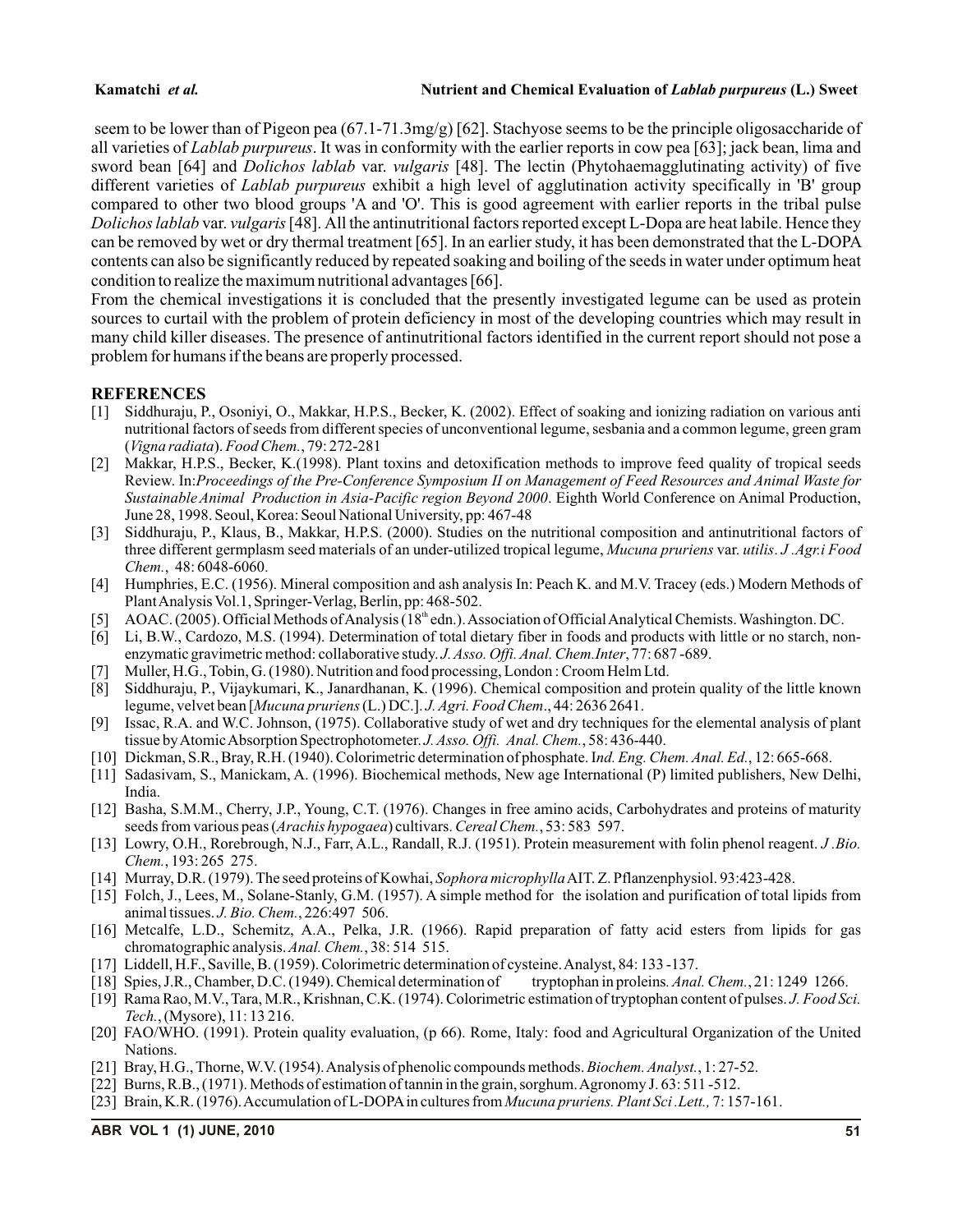- [24] Wheeler, E.L., Ferrel, R.E. (1971). A method for phytic acid determination in wheat and wheat fractions. *Cereal Chem.*, 48: 312 320.
- [25] Jackson, M-L. (1967). Cyanide in Plant tissue. In: Soil Chemical Analysis. Asia Publishing House New Delhi India. pp. 337.
- [26] Kakade, M.L., Rackis, J.J., McGhce, J.E., Puski, G. (1974). Determination of trypsin inhibitor activity of soy products: a collaborative analysis of an improved procedure.*Cereal Chem.***,** 51: 376 -38
- [27] Somiari, R.T., Balogh, E. (1993). Effect of soaking, cooking and alpha- galactoside treatment on the oligosaccharide content of cowpea flours. *J .Sci. Food Agri.*, 61: 339 343.
- [28] Tanaka, M., Thanankul, D., Lee, T.C., Chichester, L.O. (1975). Asimplified method for the quantitative determination of sucrose, raffinose and stachyose in legume seeds. *J. Food Sci.*, 40: 1087 1088
- [29] Almedia, N.G., Calderon de la Barca, A.M., Valencia, M.E. (1991). Effect of different heat treatments on the antinutritional activity of *Phaseolus vulgaris* (variety ojode Carbra) lution*. J. Agri. Food Chem.*, 39: 1627 1630.
- [30] Tan, N.H., Rahim, Z.H.A., Khor, H.T., Wong, K.C. (1983). Winged bean (*Psophocarpus tetra -gonolobus*). Tannin level, phytate content and Haem-agglutinating activity. *J. Agri. Food Chem.,* 31: 916 917
- [31] Hsu, H.W., Vavak, D.L., Satterlee, L.D., Miller, G.A. (1977). A multi-enzyme technique for estimating protein digestibility. *J. Food Sci.*, 42: 1269 1271.
- [32] Bravo, L., Siddhuraju, P., Sauvo-Calixto, F. (1999). Composition of under exploited Indian pulses. Comparison with common legumes. *Food Chem.*, 64: 185-102.
- [33] Srivastava, R.P., Masood Ali. (2004). Nutritional quality of common pulses. Indian Institute of Pulses Research, Kanpur, India.
- [34] Narasinga Rao, B.S., Deosthale, Y.G., Pant, K.C.(1989). Nutritive Value of Indian Foods. Hyderabad, India: National Institute of Nutrition, Indian Council of Medical Research.
- [35] Vadivel, V., Janardhanan, K. (2000).Chemical composition of the underutilized legume *Cassia hirsuta* L. *Plant Foods Hum. Nutri.,* 55: 369-381.
- [36] Rao, P.U., Deosthale, Y.G. (1982). Tannin content of pulses: Varietal differences and effects of germination and cooking. *J. Sci. Food Agri.*, 33: 1013-1016.
- [37] Salunkhe, DK., Kadam, SS., Chavan, Jk. (1985). Chemical composition. In: DK. Salunkhe, SS. Kadam and JK. Chavan (eds). Post harvest Biotechnology of Food legumes. CRC press Inc: Boca Rabon, FL. pp29-52.
- [38] NRC / NAS (1980). National Research Council Committee on Dietary Allowances. Recommended Dietary Allowances 9th edn. National Academy of Science Press. Washington, DC. USA
- [39] Siddhuraju, P., Becker, K., Makkar*,* H.S. (2001). Chemical composition, protein fractionation, essential amino acid potential and antimetabolic constituents of an unconventional legume, Gila bean (*Entada phaseoloides* Merrill.) seed kernel. *J. Sci. Food Agri.*, 82: 192 -202.
- [40] Mieners, C.R., Derise, N.L., Lau, H.C., Crews, M.G., Ritchey, S.J., Murphy, E.W. (1976). The content of nine mineral elements raw and cooked mature dry legumes. *J. Agri. Food Chem.*, 24: 1126-1130.
- [41] NRC/NAS (1989). National Research Council Committee on Dietary Allowances. Recommended Dietary Allowances 10th edn. National Academy of Science Press. Washington, DC. USA.
- [42] Rajyalakshmi, P., Geervani, P. (1994). Nutritive value of the foods cultivated and consumed by the tribals South India. *Plant Foods Hum. Nutri*., 46: 53 -61.
- [43] Arinathan, V., Mohan, V.R., John de Britto, A. (2003). Chemical composition of certain tribal pulses in South India. *Int. J. Food Sci. Nutri.*, 54: 209 217.
- [44] Arinathan, V., Mohan, V. R., Maruthupandi, A., Athiperumalsami, T. (2009). Chemical evalution of raw seeds of certain tribal pulses in Tamil Nadu, India. *Trop. Subtrop. Agroecosys.*, 10: 287 294.
- [45] Rajaram, N., Janardhanan, k. (1990). Chemical composition and Nutritional evaluation of certain under-explored *Vigna* sp.*Food Sci. Nutri.*, 42: 213-221.
- [46] Siddhuraju, P., Vijaykumari, K., Janardhanan, K. (1992). Nutritional and Chemical evalution of raw seeds of the tribal pulse *Vigna trilobata* (L.) Verdc. *Int. J. Food Sci. Nutri.*, 43: 97 103.
- [47] Mohan, V.R., Janardhanan, K. (1993). Chemical and nutritional evaluation of raw seeds of the tribal pulses *Parkia roxburghii*. G. Don and *Entada phaseoloides* (L.) Merr. *Int.J.Food Sci. Nutri.*, 44:47-53.
- [48] Vijayakumari, K., Siddhuraju, P., Janardhanan, K. (1995). Effects of various water or hydrothermal treatments on certain antinutritional compounds in the seeds of the tribal pulse, *Dolichos lablab* var. *vulgaris* L. *Plant Foods Hum. Nutri.*, 48: 17-29.
- [49] Omogbai, F.E. (1990). Lipid composition of tropical seeds used in the Nigerian diet. *J. Sci. Food Agri.,* 50: 253 255.
- [50] Nowacki, E. (1980). Heat-stable antinutritional factors in leguminous plants. In Advances in Legume Science, eds R.J. Summerfield & A.H.Bunting. Royal Botanic Gardens, Kew, Richmond, Survey, UK, 171 177.
- [51] Khan, M.A, Jacobsen, I., Eggum, B.D. (1979). Nutritive value of some improved varieties of legumes. *J. Sci. Food Agri.*, 30:395-400.